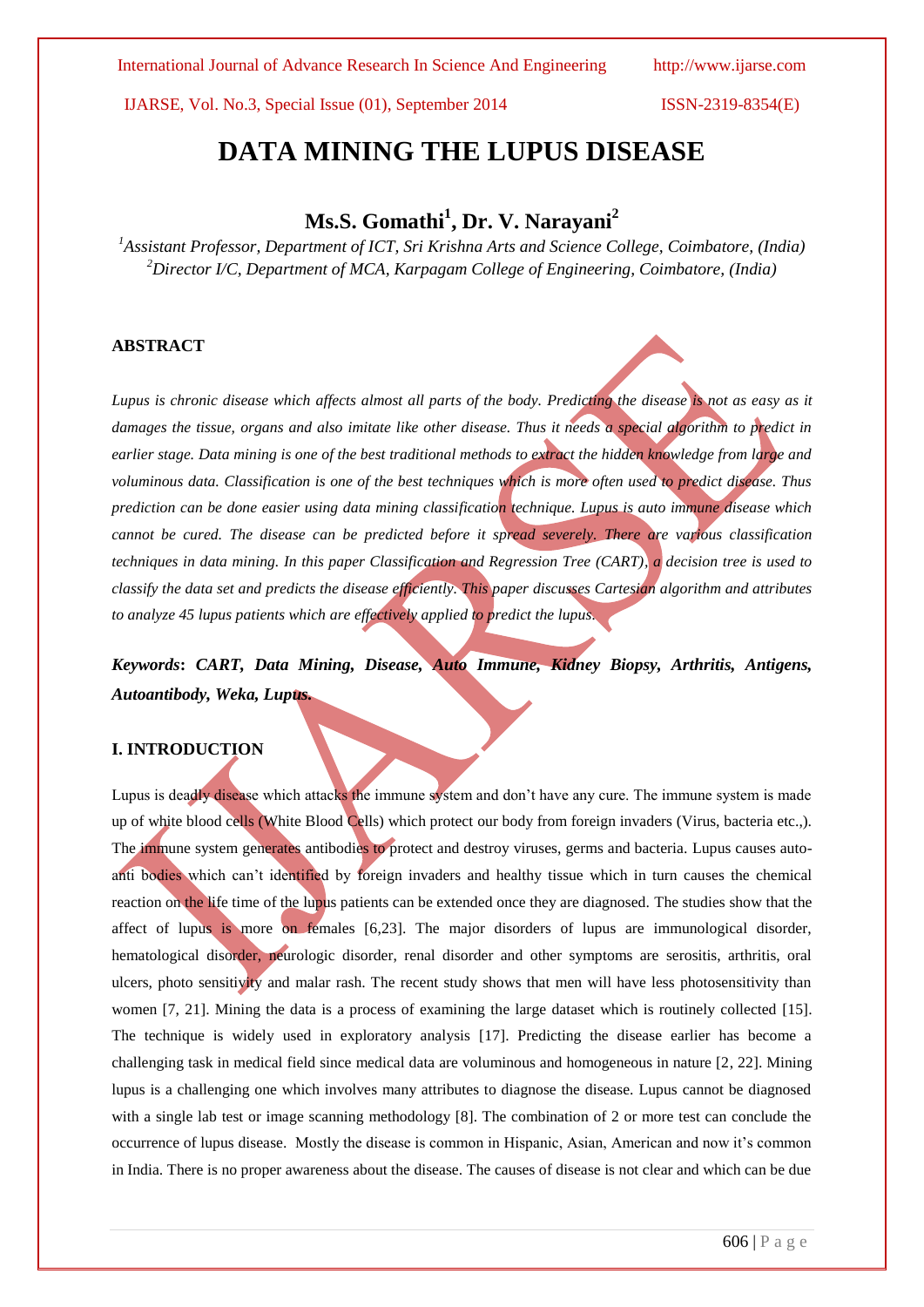to gene, environment etc., [9] The lab test to diagnose lupus includes antinuclear antibody, kidney biopsy, c reactive protein, anti sm-double DNA etc.,

## **II. LITERATURE REVIEW**

Jyothi et.al., [1] used three different supervised learning algorithms Naïve Bayes, decision tree and K-NN which is used to analyze the heart disease. The author used Tanagra tool to classify the data which is then evaluated using 10 fold cross validation.

Sandhiya et.al., [2] suggested Naïve Bayes which is used to predict attributes such as age, sex, sugar, blood pressure etc., She also suggested CART algorithm. The author analyzed 500 patients' data sets. The data was analyzed using WEKA tool and the results are tabulated.

Manikandan et al., [3] used ANN, decision tree and logistic regression techniques for heart prediction analysis. The author used data of 20 variables in the prediction model. Authors compared and found the efficiency and accuracy of decision tree is higher than ANN.

Shira et al., [4] presented that the main involvement of lupus will be on brain (Central Nervous System). The modalities are classified into functional and morphological. The image results can be acquired from Magnetic Resonance Imaging (MRI), Diffusion Weighted Imaging (DWI), Diffuse Tensor Imaging (DTI) and Magnetic Resonance Spectroscopy (MRS).

John et al., [5] outlines the patterns of lupus in particular subset of patients based on age, ethnicity, gender and social class. The author classified the patients based on the severity of the organs involved and the tests undergone.

## **III. PROBLEM SPECIFICATION**

The awareness about the disease severity and occurrence of lupus is not much popular among most of the people. Lupus affects more women than men. American College of Rheumatology summarized 11 criteria to analyze the existence of lupus. Many hospitals lack in predicting the disease earlier. Since the disease act like many diseases, prediction is so challenging in medicinal field. It affects any part in any sequence like skin, lungs, kidney, heart etc., An effective algorithm CART is used in this paper to predict the disease effectively. CART is a decision tree algorithm; a decision tree is generated to show how the analysis and prediction is done. Important attributes to predict lupus is tabulated and 45 patients have been analyzed and diagnosed using CART.

## **IV.DATA ANALYSIS AND PREPARATION**

The most important methodology implemented in this paper is CART algorithm. The data study consists of lupus dataset which includes list of attributes and the explanation of the attributes is tabulated in Table I. The database is collected from a biological lab. 45 patients have been analyzed based on the gender, age, ethnicity, history of patients detail etc.,. The result is shown and the patients are analyzed and categorized in Table III. The data is interpreted using weka tool and the results are depicted in Fig 5 to Fig 10.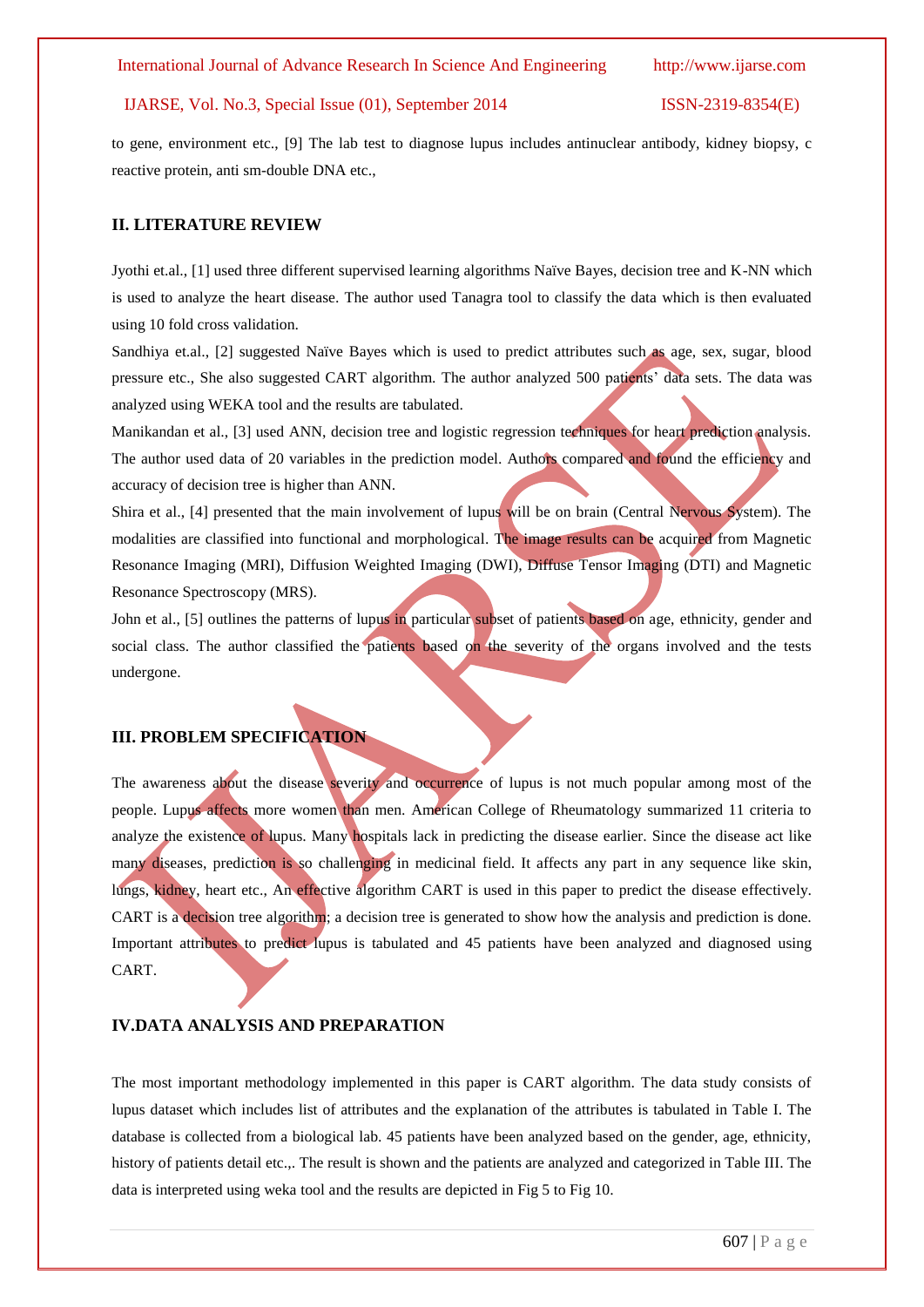## **V.A GLANCE ABOUT LUPUS**



**Fig. 1: Neonatal Lupus which affect the child. Rashes on the skin show the presence of lupus. But people normally consult the dermatologist to cure the rashes [13,20].**



**Fig 2: The tared and reddish nail shows the symptom of lupus. This may also happen if there are some skin problem. But this may also a symptom for lupus [10,11].**



**Fig 3: Subacute lupus: The lupus which affect the skin. The red patches in the hand shows the symptom of lupus [12].**

## **VI.ATTRIBUTES TO DIAGNOSE LUPUS**

TABLE I shows the Selected attributes which is used to diagnose the patients. This is analysed from the huge records and case sheet of patients with lupus. Many attributes and tests are involved in predicting the lupus. The below attributes are important to predict the disease[14,16,23,24]. The ACR criteria is given as the  $5<sup>th</sup>$  attribute which must be analysed during the treatment of the patient.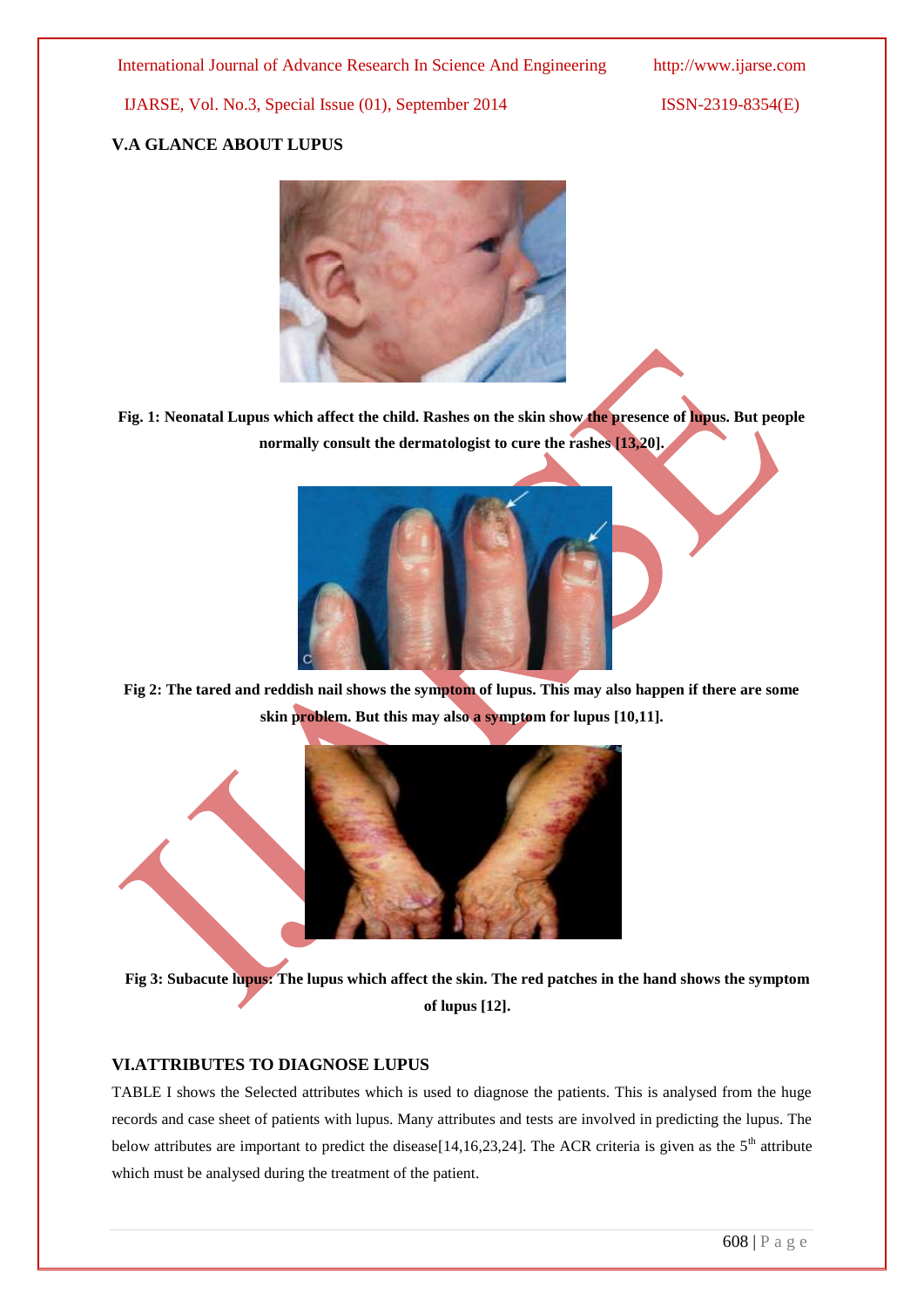## **Table I. Attributes To Diagnose Lupus**

#### **Predictable Attribute**

Diagnosis (value 0: satisfies any 4 ACR criteria (have lupus but chance of extending the life); value 1: satisfies more than ACR 4 criteria (have lupus difficult to extend the life); value 2: not satisfied any 4 criteria (less possibility of lupus, may have any other problem, consult rheumatologist)

| <b>Key Attribute</b>                          |                                                                                  |  |  |
|-----------------------------------------------|----------------------------------------------------------------------------------|--|--|
| Patient ID - Patient; s identification number |                                                                                  |  |  |
| ID                                            | <b>Input Attributes</b>                                                          |  |  |
| 1.                                            | Age (Value 0: >35; value 1: <= 35 & $\&$ > 20; value 2: <= 20)                   |  |  |
| 2.                                            | Sex (value 0: male; value 1: female)                                             |  |  |
| 3.                                            | Sample Type (value 0: Serum; value 1: Plasma; value 2: urine)                    |  |  |
| 4.                                            | Ethnicity (value 0: African; value 1: American; value 2: Hispanic; value 3:      |  |  |
|                                               | Asian; value 4: Caucasian)                                                       |  |  |
| 5.                                            | ACR Criteria (value 1: malar rash; value 2: discoid rash; value 3:               |  |  |
|                                               | photosensitivity; value 4: oral ulcers; value 5: non erosive arthritis; value 6: |  |  |
|                                               | pleuritis; value 7: renal disorders; value 8: neurologic disorder; value 9:      |  |  |
|                                               | hematologic disorder; value 10; immunologic disorders; value 11: antinuclear     |  |  |
|                                               | antibody                                                                         |  |  |
| 6.                                            | Disease activity (value 0: mild; value 1: moderate; value 2: severe)             |  |  |
|                                               | Tests involved (value 0: ANA; value 1: CBC; value 2: Chest X-ray; value 3:       |  |  |
| 7.                                            | Kidney biopsy; value 4: Urinalysis; value 5: Rheumatoid test facts; value        |  |  |
|                                               | 6: Liver function blood test; value 7: ESR)                                      |  |  |

## **VII.CART**

Classification tree is used for categorical/nominal target variable. Gini index is the impurity measure which is used to select the variable in CART [18].

## **Impurity Measures In CART**

There are four impurity measures (i), GINI, (ii) Twoing, (iii) Least Square Deviation and (iv) Ordered towing [19]. The GINI and twoing is used for categorical variables and least squared deviation is used for continuous target variables. Thus to predict this disease GINI and twoing is used.

## **GINI Index**

This index is used to measure the inequality and uneven distribution of the variables. The range of gini index is between 0 to 1, where 0 implies perfect equality and 1 implies perfect inequality [20].

$$
GINI(t) = \sum_{j \sim 1} p(j/t)p(i/t)
$$
 (1)

Where t is the root node, i,j are the categories of target variable and  $p(j/t)$  is the proportion of the target category j in node t.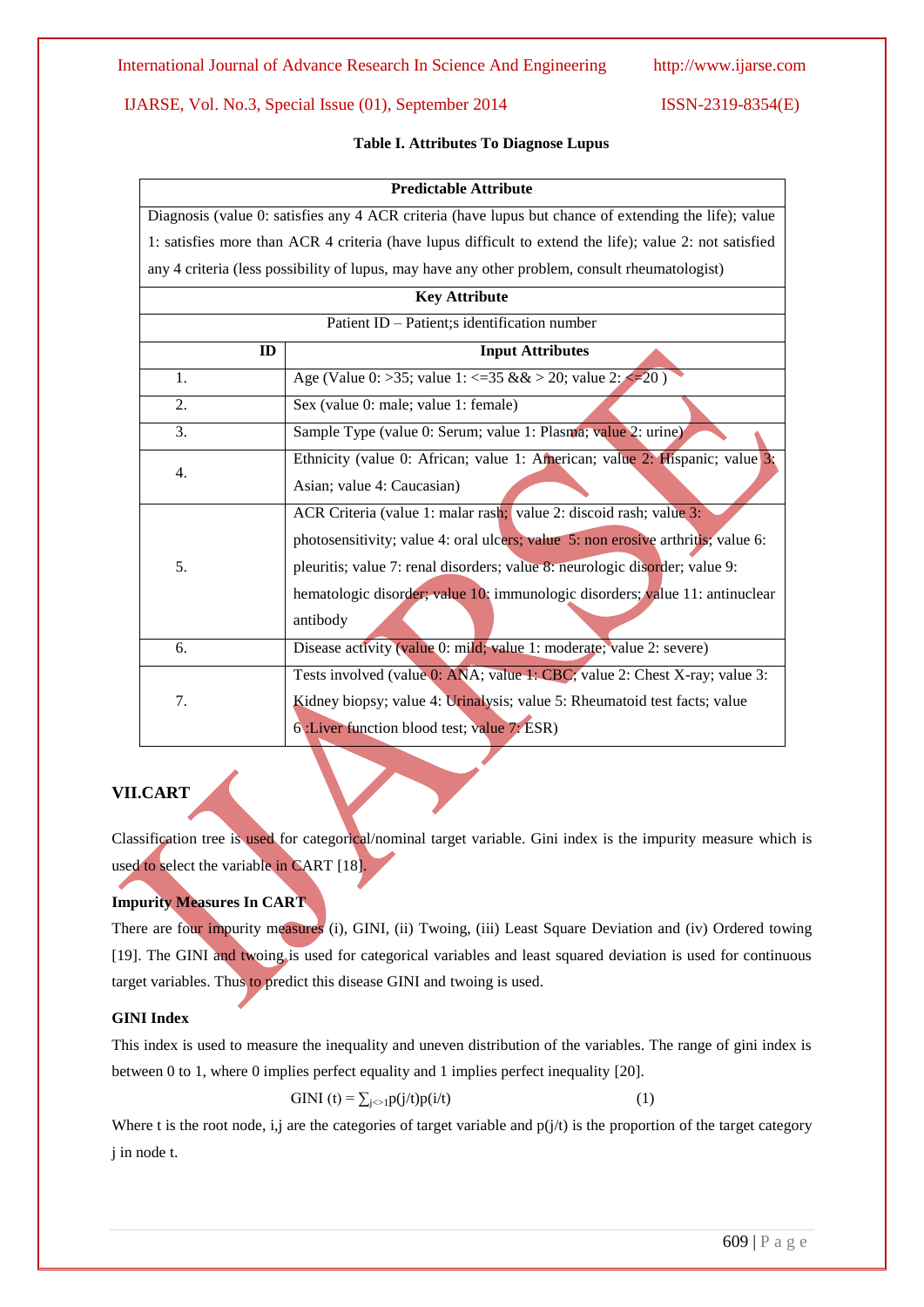#### 610 | P a g e

International Journal of Advance Research In Science And Engineering http://www.ijarse.com

IJARSE, Vol. No.3, Special Issue (01), September 2014 ISSN-2319-8354(E)

#### **Twoing**

Twoing is splitting target variables into two super classes and finding the best split on the predicted variable based on super class [22].

> $GINI_{Twoing}(s,t) = P_L.P_R/4 [\sum_j P(j/t_L) - P(j/t_R)]^2$ (2)

Where  $s$  – split,  $t$  – node,  $t_L$  and  $t_R$  – node created by split.

## **VIII.CART ALGORITHM**

The performance of the algorithm is evaluated with three other classification algorithms (Decision tree, Support Vector Machine and ID3) by computing the percentages of sensitivity, specificity and accuracy. The data set is divided into two parts. **Table II. Performance Evaluation Of Cart With Other Algorithms Classification Technique Specificity Sensitivity Accuracy** Decision Tree 93% 93.5% 94% ID3 92% 93.2% 93.5% CART 93.5% 94% 94.5%

The reason for why CART is implemented to predict lupus is shown in the table. CART has the highest specificity, sensitivity and accuracy to yield the result compared to other classification techniques.

SVM 90% 89% 91%

## **X.TREE STRUCTURE OF CART ALGIRTHM**

Fig.4. Shows the Anti nuclear antibody (ANA) is the test which is important to be taken to find the occurrence of lupus. 90% of positive ANA may yield to the presence of lupus. If it is positive means, the ACR criteria will be diagnosed further with the other lab tests and prognosis. If it is negative means the patients may suffer with some other disease and he/she will be suggested to the rheumatologist.

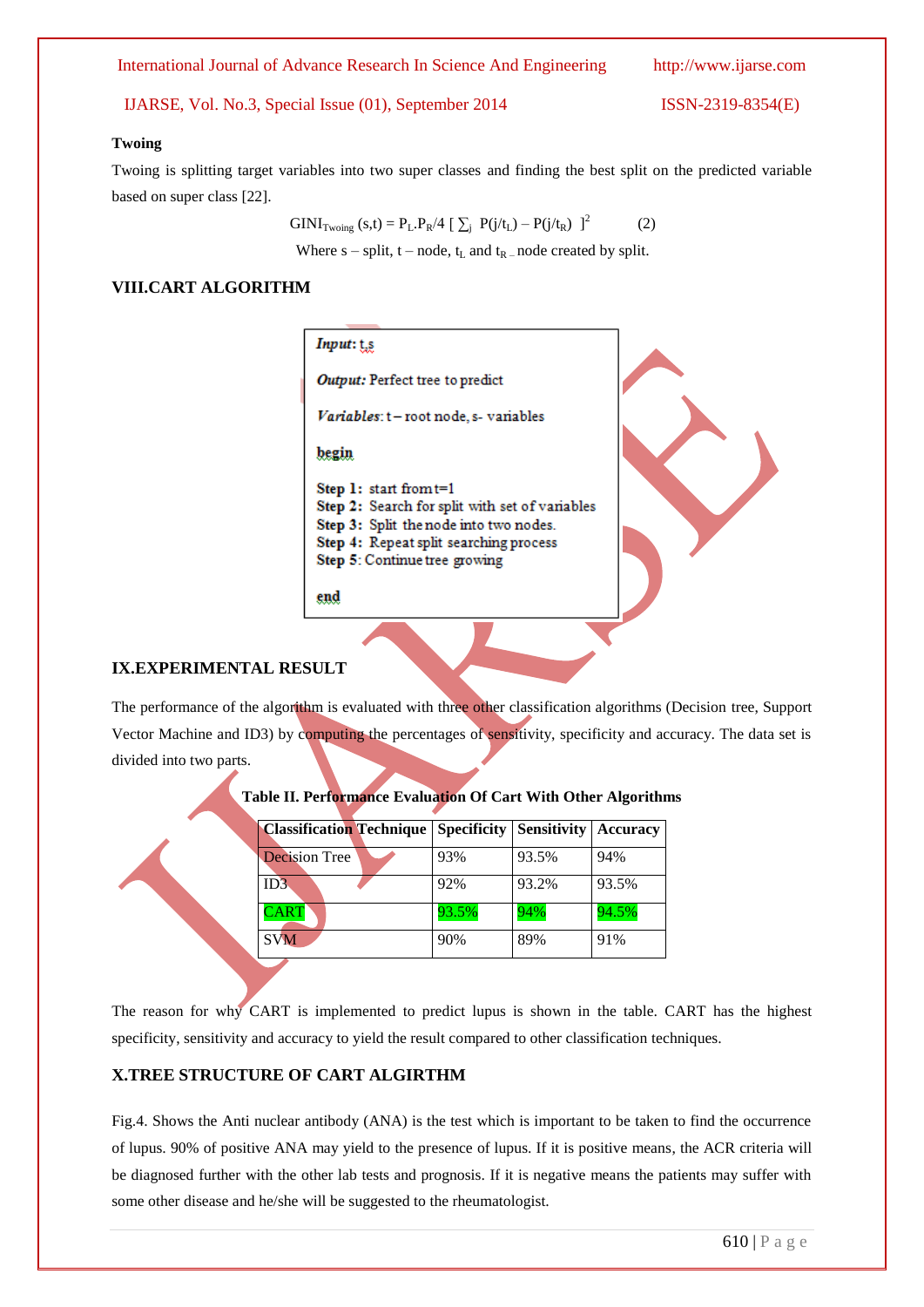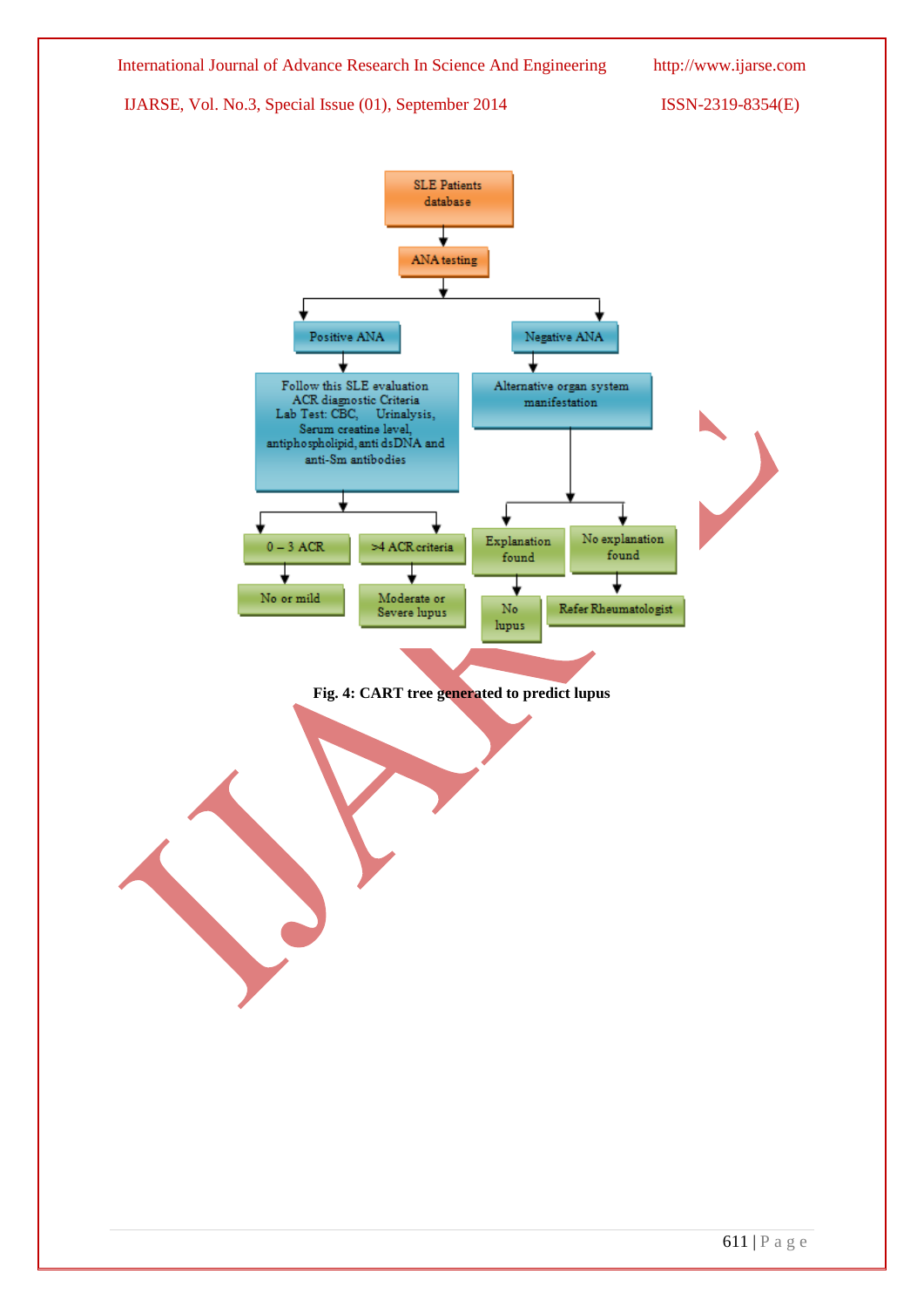|                                    | <b>No of Cases</b> |  |
|------------------------------------|--------------------|--|
| Age                                |                    |  |
| $>35$                              | 30                 |  |
| $\leq$ 35 & & > 20                 | 10                 |  |
| $\leq=20$                          | 5                  |  |
| Gender                             |                    |  |
| Male                               | 3                  |  |
| Female                             | 42                 |  |
| <b>Mucocutaneous Manifestation</b> |                    |  |
| Photosensitivity                   | 20                 |  |
| Malar rash                         | 15                 |  |
| Alopecia                           | 16                 |  |
| <b>Oral Ulcers</b>                 | 14                 |  |
| Raynaud's symptom                  | 10                 |  |
| Vasculitic rash                    | 10                 |  |
| <b>Immunological profile</b>       |                    |  |
| <b>ANA</b>                         | $\overline{41}$    |  |
| Anti-dsDNA                         | 35                 |  |
| <b>Survival</b>                    |                    |  |
| Regular follow up                  | $\overline{25}$    |  |
| Lost to follow up                  | $\overline{12}$    |  |
| Died                               | 8                  |  |
| Haematological                     |                    |  |
| Anaemia                            | 15                 |  |
| Leucopenia                         | 10 <sup>°</sup>    |  |
| Thrombocytopenia                   | 13                 |  |
| Musculoskeletal                    |                    |  |
| Polyarthritis                      | $12^{\circ}$       |  |
| Oligoarthritis                     | $\overline{10}$    |  |
| Monoarthritis                      | $\overline{12}$    |  |
| Myalgia                            | 20                 |  |

## **Table III. Profile Of 45 Patients**

TABLE III shows the clinical profile of 45 patients. The patients who have the symptoms such as mucocutaneous (skin portion), immunological affect, causes in blood, bones etc are shown with the count.





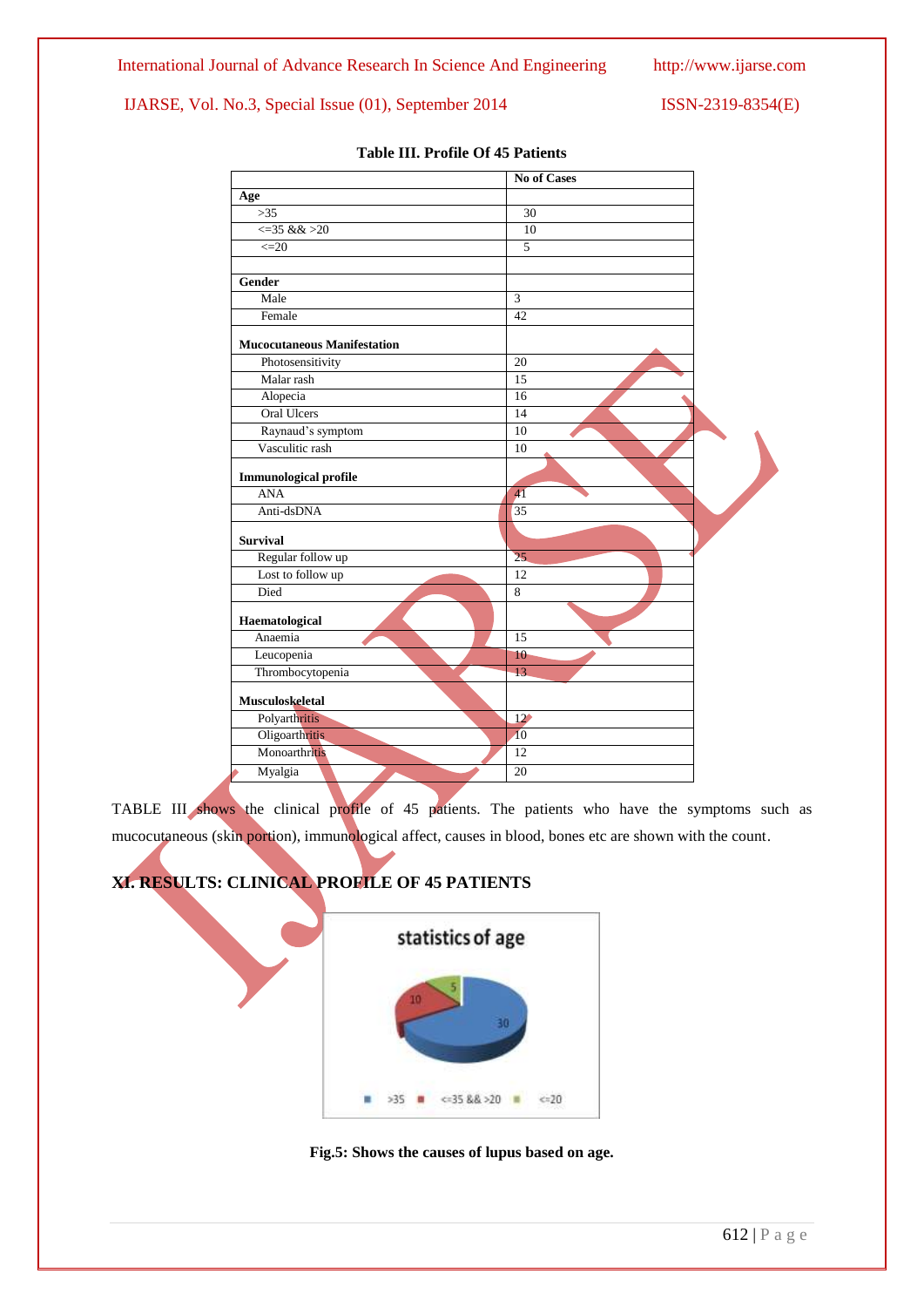From Fig 5 it is clear that 45 patients has been analyzed, most of the lupus symptoms is diagnosed above 35 years of age. Other ages are between 20 to 35.







Fig 6 shows that most, female suffer with lupus more than men. 42 females and 3 males suffered with lupus. The reason why women suffer more than men is, the lupus will aggravate more during menstrual period. From fig 7, it is clear that most of the lupus patients suffer with photosensitivity (i.e.,) affect of sun and the other symptoms are alopecia, malar rash, oral ulcers, raynaud's symptoms (blue colored finger) and vasculitic rash.







The two main test to be taken to predict lupus is ANA (Anti nuclear antibody) and Anti-dsDNA. If the person is tested with positive ANA then there is 95% chance of lupus. From the fig 8, it is clear that 41 patients have positive ANA and 35 patients have Anti-dsDNA.

Anaemia, leucopenia and thrombocytopenia are the main Symptoms of lupus which affect blood. Lupus disease will affet tissue, blood even bones.



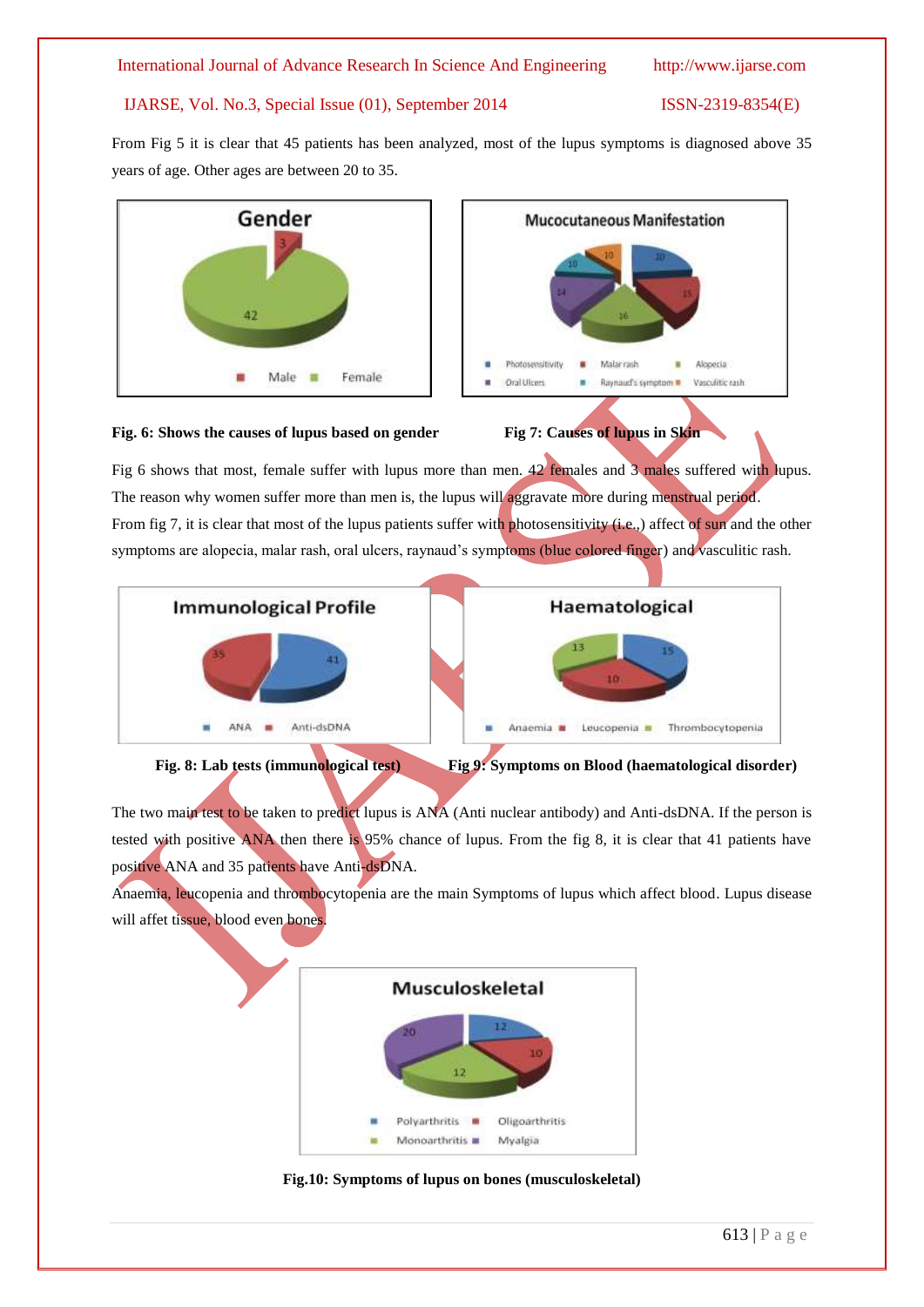Fig 10 shows that 20 patients affected with polyarthritis, 12 affected with myalgia and monoarthritis and 10 patients affected with oligoarthritis. This shows the presence of lupus on bones.

## **XII. CONCLUSION**

Though the medical data is huge and voluminous, there are some techniques which can be integrated to extract the data to predict the disease. Lupus can be diagnosed and predicted which cannot be completely cured. The prediction should be done earlier to extend the life of the patient. Thus it needs a special technique to predict this kind of autoimmune disease. The paper outlined about how to predict the lupus disease with its diagnosing criteria, proposed attributes and algorithm. CART algorithm is implemented in to diagnose lupus accurately and efficiently. A decision tree is generated using CART algorithm. Various important measuring criteria like GINI index and twoing index to measure CART is given.

#### **REFERENCES**

- [1] Jyoti Soni, Ujma Ansari, "Predictive Data Mining for Medical Diagnosis: An Overview of Heart Disease Predicition," International Journal of Computer Applications, Vol 17, No-8, March 2011.
- [2] Sandhiya, Pavithra, et.al.,"Novel approach for Heart Disease Verdict Using Data Mining Technique", International Journal of Modern Engineering Research.
- [3] Manikandan. V, Latha. S, "Predicting the analysis of Heart disease Symptoms using Medical Data Mining Methods", International Journal on Advanced Computer Theory and Engineering, Vol 2, Issue 2 2013.
- [4] Shira, Ilan Asher et al., "Novel Biological Treatments for Systemic Lupus Erythematosus: Current and Future Modalities," IMAJ Reviews, August 2012.
- [5] John A Reynolds, Ian N Bruce, "Overview of the management of Systemic Lupus Erythematosus", Arthritis Research UK Topical Reviews, Spring 2013.
- [6] http://en.wikipedia.org/wiki/Lupus\_erythematosus.
- [7] http://www.medicalnewstoday.com/info/lupus/
- [8] http://www.patient.co.uk/health/systemic-lupus-erythematosus-leaflet
- [9] https://www.womenshealth.gov/publications/our-publications/fact-sheet/lupus.html
- [10] http://www.lupusresearch.org/public-policy/resources/faqs\_lupus.html
- [11] http://lupusimages.com/
- [12] http://www.rheumatology.org/practice/clinical/classification/SLE/sle.asp
- [13] A. Kumar, Indian Guidelines on the management of SLE, Journal of Indian Rheumatol Association 2002.
- [14] Tsokos GC. Systemic lupus erythematosus . N Engl J Med 2011; 365: 2110-21.
- [15] Arvind Sharma and P.C. Gupta , Predicting the Number of Blood Donors through their Age and Blood Group by using Data Mining Tool International Journal of Communication and Computer Technologies Volume 01, No.6, Issue: 02 September 2012.
- [16] Looney RJ, Anolik JH, Campbell D, et al. B cell depletion as a novel treatment for systemic lupus erythematosus: a phase I/II dose-escalation trial of rituximab.*Arthritis Rheum* 2004; 50 (8): 2580-9. Hingoran NG. High power electronics and flexible AC transmission system. IEEE Power Engineering Review July 1988:3–4.